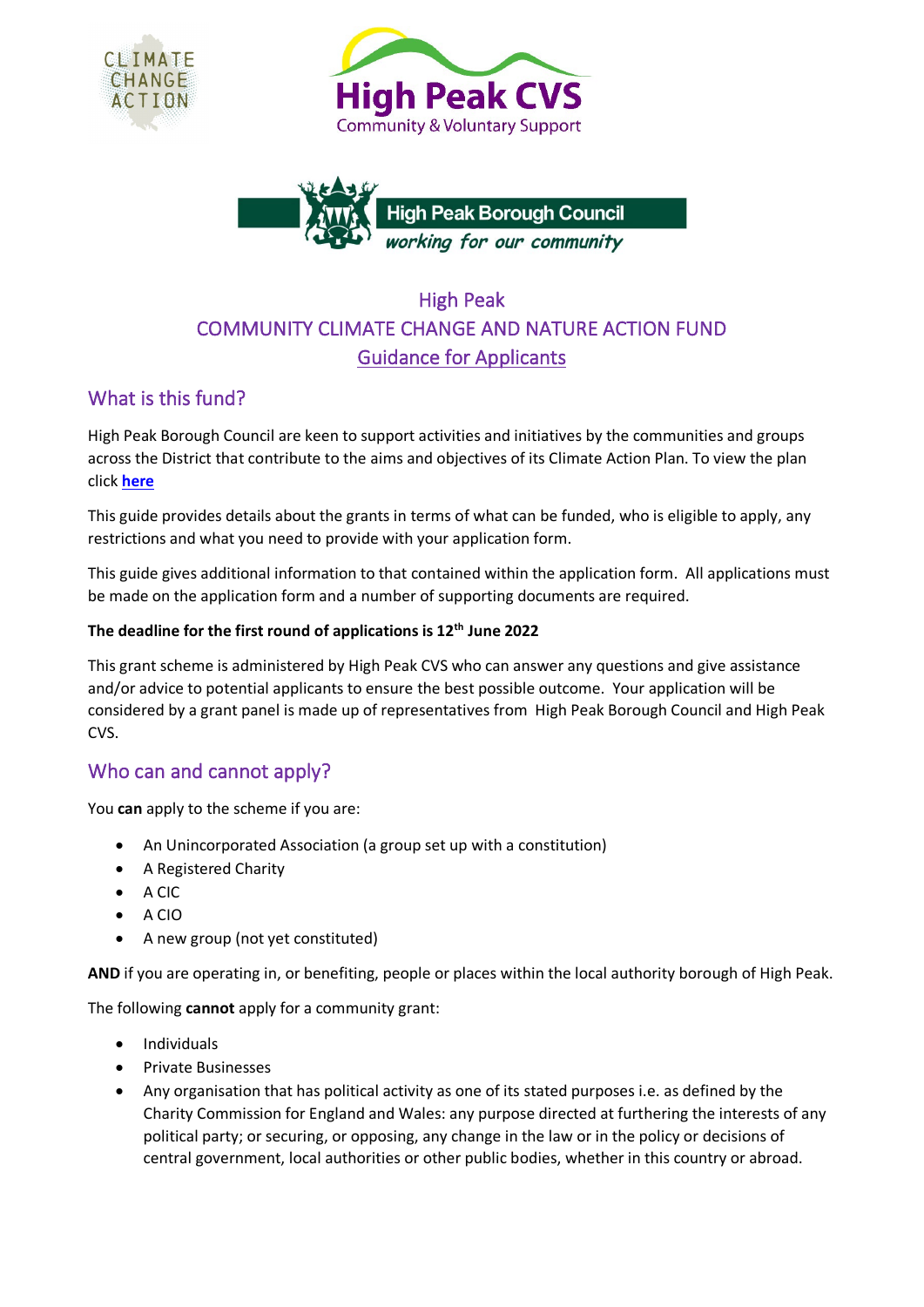





If you are unsure whether or not you are eligible to apply, please contact us for further advice. What will the Scheme fund?

#### **Items that we can fund:**

- Capital costs such as building work; buying and installing new equipment; materials including plants and trees;
- Revenue costs e.g. marketing and promotion of a new activity; training; room hire; refreshments; hiring of a marque; minibus hire; feasibility study or business planning

#### **Projects must be focused on achieving one or more of the following results:**

- A more energy efficient building
- Greater awareness of energy efficiency measures and/or how to reduce energy costs
- A contribution to active travel such as a new walking group or footpath improvements
- Practical support for electric vehicles such as a community EV charge point
- A new renewable energy project
- More trees or a community orchard
- Definable nature improvement including new conservation measures and/ or enhanced biodiversity
- Greater reduction, reuse or recycling of products that would otherwise go to waste
- A completed feasibility study or business plan for a project that meets one of the above criteria

#### **Items we cannot fund:**

- Recoverable VAT (if you are not VAT registered, then VAT can be included in the eligible costs)
- Retrospective costs (costs incurred or committed to before receiving a Grant Offer Letter)
- Costs for activities that are entirely or mainly set up to promote religious or political beliefs
- Projects involving activities that are a statutory responsibility
- Projects that are not benefiting the High Peak community
- Projects that are deemed not to contribute towards the HPBC Climate Action Plan
- An applicant can only apply once in each round.

#### How much is available?

Grants will usually be between £200 and £500. This can fund 100% of the costs identified.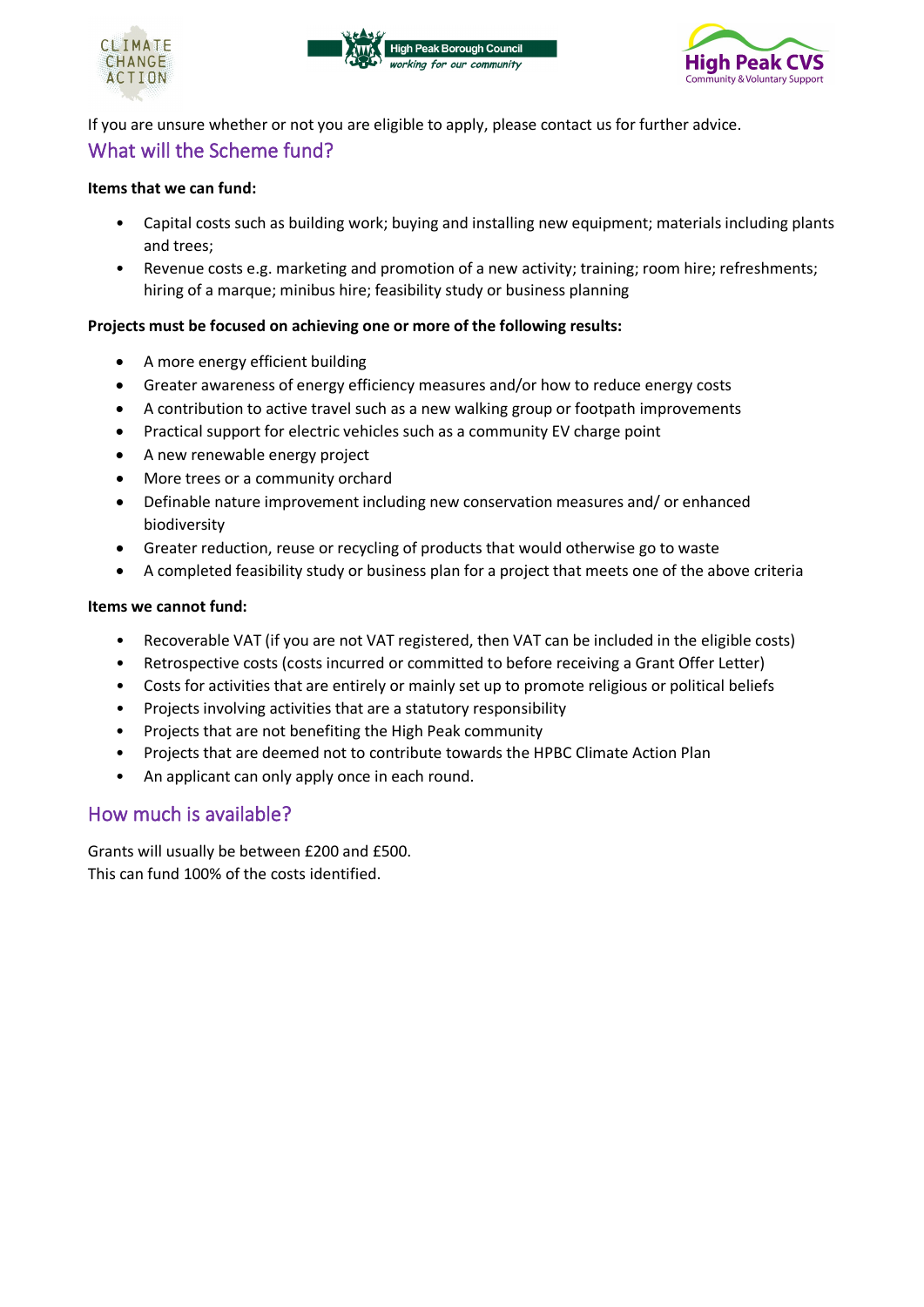





# Planning your project

There are a number of issues that you may need to consider when you are planning your project:

- Do you need planning permission?
- Do you need building regulation approval?
- Does any equipment installation need to confirm to any statutory requirements, such as Gas Boiler Installation Regulations?
- If you are planting trees, are they the right trees in the right place and that you have all the necessary permissions in place?
- Have you undertaken a risk assessment for the activity or task to ensure that health and safety requirements are fully met?
- What care and maintenance will be required after the project has been completed and how will you ensure that this happens?

# How to apply

(Please note that the deadline for the first round of applications is **12th June 2022**)

All applications must be made on the High Peak Community Climate Change and Nature Action Fund application form.

Please send completed applications to **[hello@highpeakcvs.org.uk](mailto:hello@highpeakcvs.org.uk)** (electronic copies preferred) or post it to:

#### **High Peak CVS, Dunbar House, 105 Buxton Road, Whaley Bridge, High Peak, SK23 7HX**

You must tick to confirm that you have the following documents/information alongside your application form:

- $\square$  Signed and dated copy of your constitution / governing document (if applicable).
- $\square$  Most recent set of accounts. (If you are a new organisation then a letter from your bank giving your organisation's name and account number, if you have a bank account).
- $\square$  Safeguarding Children policy (if applicable)
- $\square$  Safeguarding Adults at Risk policy (if applicable).
- $\square$  Planning permission certificate (if applicable).
- $\square$  Any other information regarding the proposed project you feel will demonstrate what you have written in your application form.